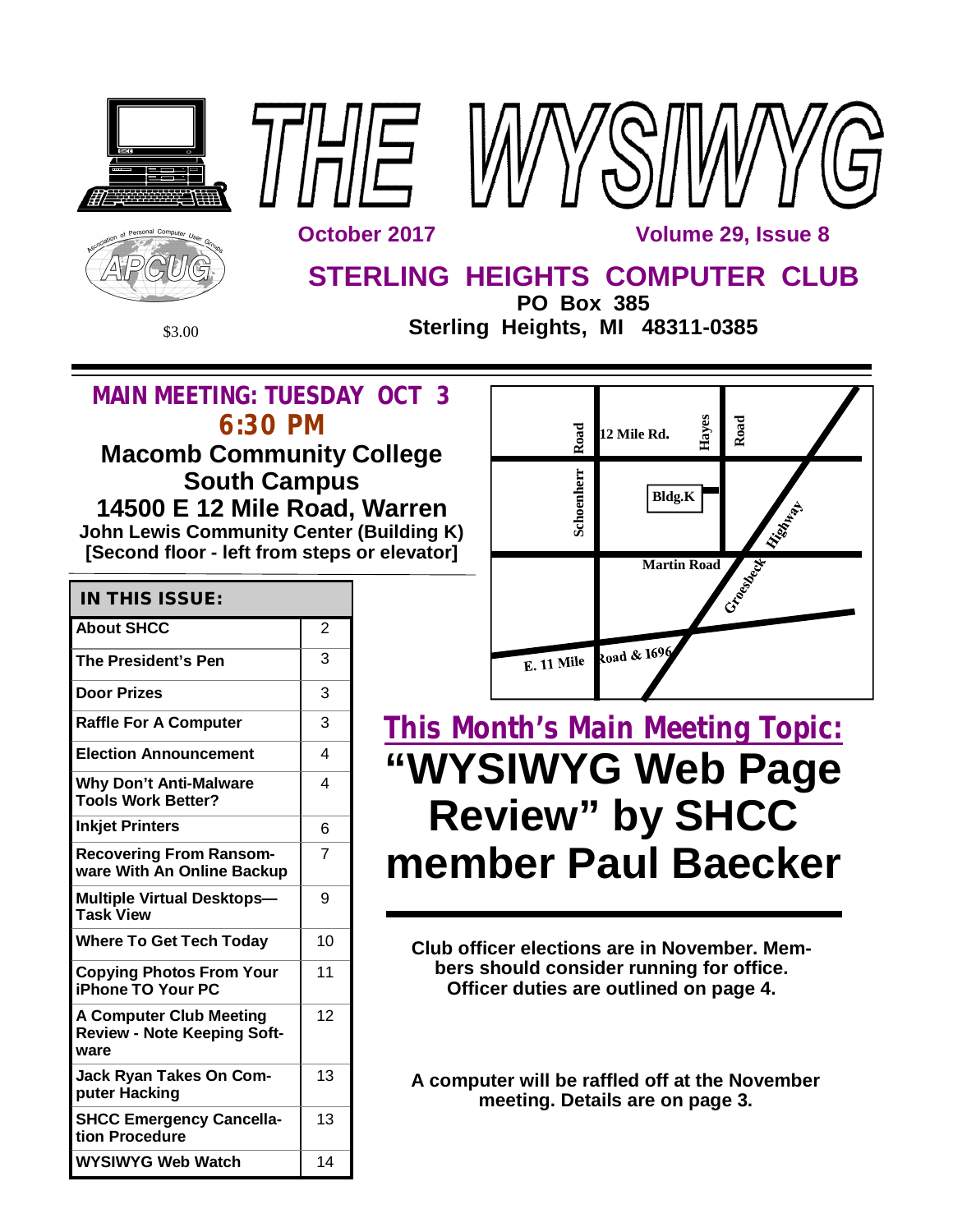**Guests and visitors are welcome. People can attend any SHCC meetings during two consecutive months before deciding to become a member or not. Meetings include the main meeting and SIG. July and August don't count since there is no main meeting. Membership includes admission to all SHCC functions and the newsletter. Membership is open to anyone. It is not limited to the residents of Sterling Heights.**

### **DUES: \$25/YEAR**

### **Resource People:**

| <b>Family Tree</b>      | <b>Rick Schummer</b>          |
|-------------------------|-------------------------------|
| Firefox                 | Don VanSyckel                 |
| FoxPro                  | <b>Rick Schummer</b>          |
| <b>General Computer</b> | Jack Vander-                  |
| Questions               | Schrier                       |
| Hardware                | open                          |
| <b>MS Publisher</b>     |                               |
| MS Word                 | Rick Kucejko<br>Rick Schummer |
| Spreadsheets            | <b>Rick Schummer</b>          |
|                         |                               |

## **SHCC Coordinators:**

| Associate Editor     |
|----------------------|
| Door prizes          |
| Greeter for visitors |
| Newsletter publisher |
| Program Coordinator  |
| Publicity            |
| Resource People      |
| Welcome & check-in   |
| desk                 |
| <b>Web Site</b>      |
| Web Watch column     |

Rick Schummer Don VanSyckel Jim Waldrop Rick Kucejko Mike Bader Patrick Little open Jim Waldrop Don VanSyckel Paul Baecker France Rick Kucejko<br>
Pick Schummer<br>
Pick Schummer<br>
Pick Schummer<br> **2017 SHCC Of Schummer**<br>
2017 SUNDING Jim Waldrop<br>
2017 Visitors<br> *2017 SHCC Of SUNDING*<br>
2018 Scheck-in Jim Waldrop<br>
2018 Scheck-in Jim Waldrop<br>
2018 Schec



## **Four Month Meeting Schedule:**

**CLUB ADDRESS:** PO Box 385, Sterling Heights, MI 48311-0385 **CLUB E-MAIL ADDRESS:** [Info@SterlingHeightsComputerClub.org](mailto:Info@SterlingHeightsComputerClub.org)

> **OCTOBER 2017** 3 - **SHCC -"WYSIWYG Web Page Review" by SHCC member Paul Baecker**  4 **-** COMP meeting

- 8 SEMCO meeting
- 

### **NOVEMBER 2017**

- 7 **SHCC-Main Meeting**
- 1 COMP meeting
- 12- SEMCO meeting

### **DECEMBER 2017 5 - SHCC- Main Meeting** 6 **-** COMP meeting 10- SEMCO meeting

### **JANUARY 2018**

- **2 - SHCC- Main Meeting**
- 3 COMP meeting

## 14- SEMCO meeting

## **Other Computer Clubs:**

As a member of SHCC, you can attend meetings of other clubs where we have reciprocating membership agreements, at no charge.

### **Computer Club of Marysville**

**and Port Huron (COMP)** Time: 1st Wednesday, 7:00PM Place: Mackenzie Bldg, Room 201, St Clair Community College, Clara E McKenzie Library-Science Building, 323 Erie St. Port Huron, MI (810) 982-1187 Web Page: <http://www.bwcomp.org> Reciprocating: Yes

### **South Eastern Michigan Computer Organization**

**(SEMCO) (new location)** Time: 2nd Sunday at 1:15PM Place: Bloomfield Township. Library, 1099 Lone Pine Rd., Library, 1099 Lone Pin<br>Bloomfield Hills, MI 48302 Web page: <http://www.semco.org> Reciprocating: Yes

#### **Royal Oak Computer Club**

Time: Every Wednesday at 12:30 Place: Mahany/Meineger Senior Community Center 3 500 Marais Ave. Royal Oak, MI 48073 248-246-3900 Reciprocating: No

Newsletter submissions are due 10 days before the club meeting, but the earlier the better. They should be sent to : [newsletter@SterlingHeightsComputerClub.org](mailto:newsletter@SterlingHeightsComputerClub.org)

Unless stated otherwise, all materials contained in this newsletter are copyrighted by the Sterling Heights Computer Club. License is hereby granted to other clubs (non-profit) to reprint with credit.  $\odot$ 

| Paul Baecker                                                                                                                                          | 58                                     |
|-------------------------------------------------------------------------------------------------------------------------------------------------------|----------------------------------------|
| Mike Bader<br>Bernie DeFazio<br>Rick Kucejko<br>Patrick Little<br>Rick Schummer<br>Don VanSyckel<br>Jack Vander-<br>Schrier (call Jack<br>after noon) | 58<br>58<br>24<br>58<br>58<br>58<br>58 |
|                                                                                                                                                       |                                        |

586-286-2314 webwatch@sterling 586-447-6683 [mdbader@flash.net](mailto:mdbader@flash.net) 586-864-6558 [berniede1@wowway.com](mailto:berniede1@wowway.com) 248-879-6180 [rick@kucejko.com](mailto:rick@kucejko.com) 586-264-1497 [pblittle@wideopenwest.com](mailto:pblittle@wideopenwest.com) 586-254-2530 [rick@rickschummer.com](mailto:rick@rickschummer.com) 586-731-9232 [don@vansyckel.net](mailto:don@vansyckel.net) 586-739-5952 [jvanders@comcast.net](mailto:jvanders@comcast.net) heightscomputerclub.org

**Page 2**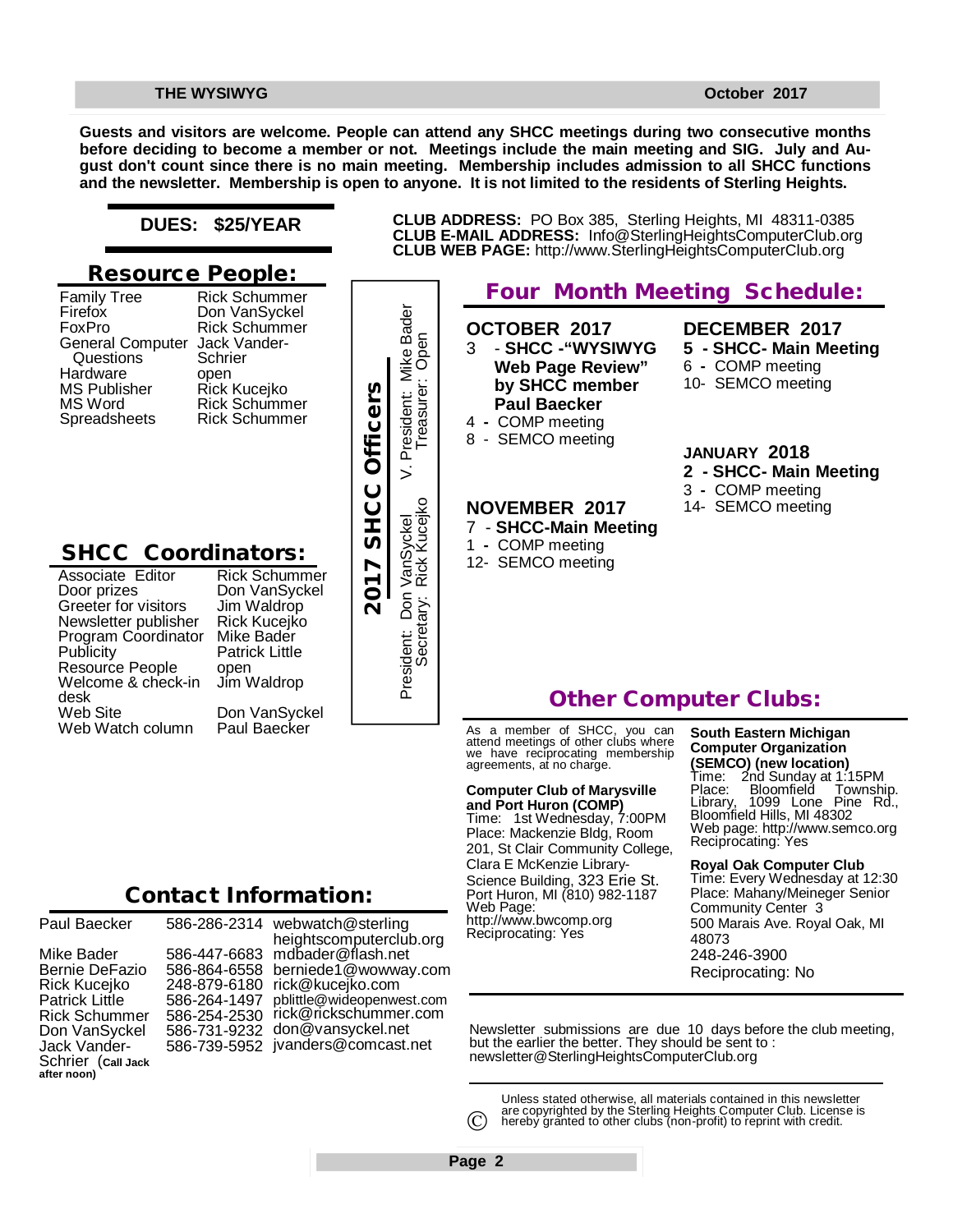### **The President's Pen**   *by Don VanSyckel*

**F** all is starting to arrive but<br>
Summer is going reluctant-<br>
ly. It's been great weather<br>
this Summer; we only ran the A/C all is starting to arrive but Summer is going reluctantly. It's been great weather four or five days. The cooler weather has prolonged the sweet corn season which we are enjoying.

The news at SHCC is our treasurer, Bernie DeFazio, has taken a job which will take him out of state for a few months. For this reason Bernie resigned and this was announced at<br>the September meeting. This September meeting. This month, October, we are having an election for the balance of the treasurer's term through the end of the year. Paul Baecker has been nominated and nominations will be opened this month before this special election.

Unrelated to the above, SHCC officer elections are in November for 2018. Nominations for officers was opened at the September meeting, will be opened at the October meeting, and again at the November meeting before the election. The offices are president, vice president, secretary, and treasurer. The three current officers were nominated for the first three offices. There was no nomination for treasurer. Any member can run for any of the offices. You can nominate yourself or any club member can nominate you if you wish.

I'm a fan of encrypting your data particularly on a laptop, thumb drive, or other USB drive you travel with. I am still using Windows 7 Pro and I use TrueCrypt with this to do the encryption. I leave the C: drive 'clear' or unencrypted and I have my data on a second drive which is totally encrypted. TrueCrypt is, or was, an open source project. Because it was open source I trusted that there was no back door. A back door is a mechanism the software author writes into the program that can be used to bypass the normal security provided by the program and allow the author access. In other words, a back door in a data



encryption program allows the author (or the government) to access your data.

Windows 10 has a data encryption option. Since I don't trust Microsoft I had my suspicions. Recently I read an article that claims Microsoft has a back door in the Windows 10 data encryption. This means that their data encryption on your Windows 10 PC is only as secure as how well Microsoft protects the secret of their back door operation. The things that I don't like is Microsoft was not forth coming with this information; the third party technical community had to dig this out of Windows 10 and the fact that there is a back door at all. This is another reason to remain on Windows 7 Pro until there is a third party encryption package for Windows 10.

SHCC Web Watch has been in operation for over 18 years and has listed 4,177 links to web sites. Paul Baecker, the current author of the WYSIWYG Web Page Review, is presenting this month. Paul will share many interesting and unique web sites that you will find interesting, informative, and entertaining. See you then.

### A A A A A

## **Last Month's Meeting**

**C**lub member Mike Bader<br>
presented at last month's<br>
A Black Hole for Internet Advertiselub member Mike Bader presented at last month's meeting. The topic "Pi-Hole: ments" was interesting and informative. The Pi-Hole acts as a DNS server for your home network and prevents access to certain web sites by substituting a dead end IP address for them.

A A A A A

**Page 3**

## **Raffle For A Computer**

We are planning to have a<br>
It is a Dell Inspiron 6000 computer, raffle for a computer at the November meeting. with an 80 GD hard drive and 2 GB of RAM, with a version of Linux pre -loaded.

Tickets will cost \$5.00 each, or 3 tickets for \$10.00. Tickets can be purchased at the October meeting, at the November meeting, or by sending your check to the club post office box at: SHCC, PO Box 385, Sterling Heights, MI 48311- 0385. All mailed ticket purchases will need to be at the post office box BEFORE the Saturday (11/4) preceding the November meeting.

You do not have to be present to win. Tickets you purchase will be entered into the drawing with your name, and the drawing will take place at the November meeting.

平 平 平 平 平

## **Door Prizes**

**D**<br>
at reguli<br>
The winn<br>
tember included: oor prize drawings are held at regular club meetings. The winner's circle for Sep-

**Don Hjelle** won a wireless mouse

**Walter Jendhoff** won a power strip

**Rick Kucejko** won a pack of DVD-R's

**Ed Durham** won a package of tie straps

**Mike Bader** won DVD/CD storage cases

**Bernie DeFazio** won vacuum storage bags

**Evelyn Chereson** won a pack of DVD-R's

**Bill Appleberry** won a Universal Folio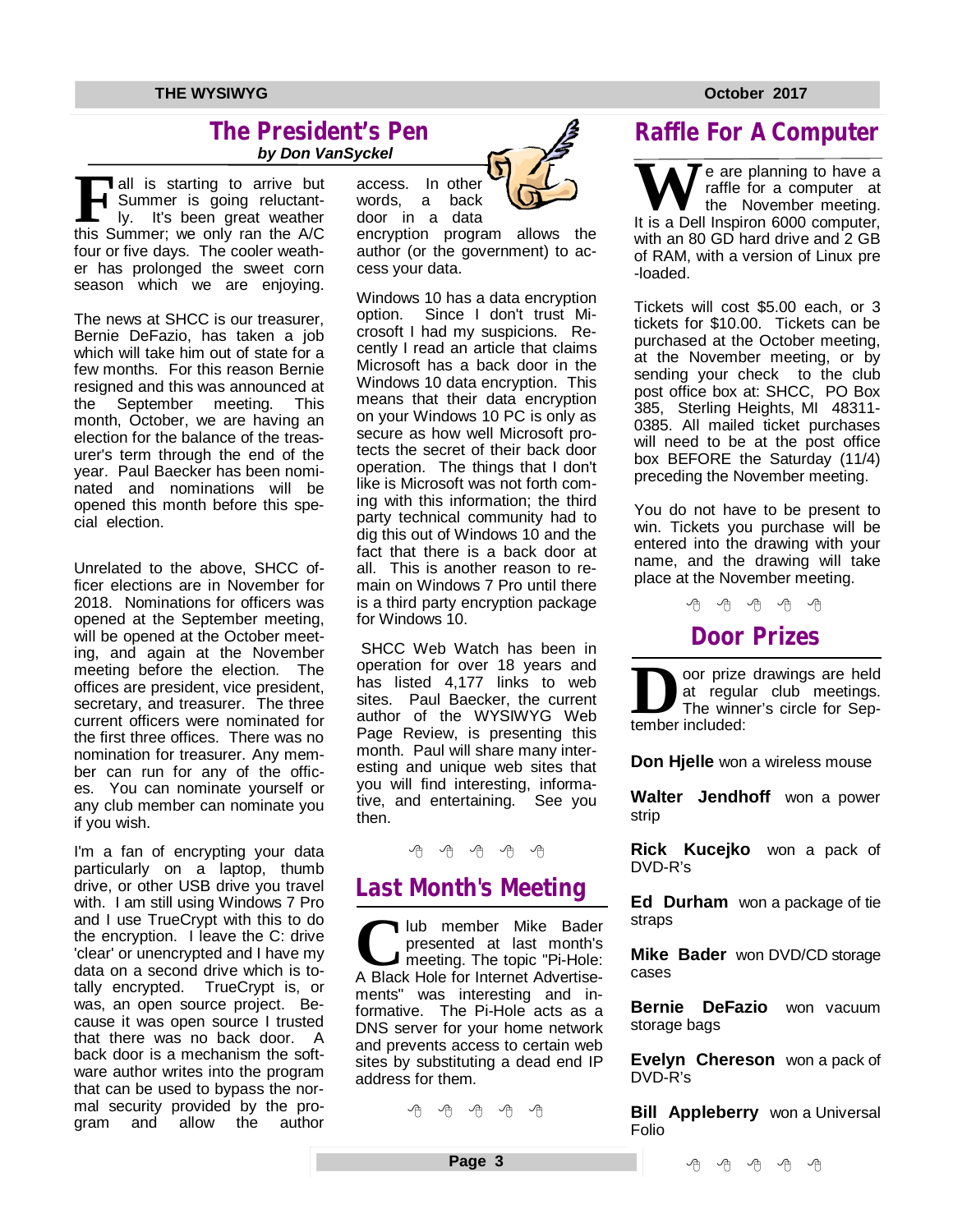## **Club Officer Election Announcement**

**I** t is time to elect our officers. Here is the process, the possitions, and responsibilities:

The nomination process is simple. Any member is eligible to run for any office. You can nominate yourself or have another member nominate you for one or more of the offices. All the offices (president, vice-president, secretary, and treasurer) are elected in November for a one year term, January through December. Nominations are taken in September, October, and November before the elections. The elections are held at the regular November main meeting.

Only SHCC members can vote. The elections are held during the business portion of the meeting. The person with the majority of the votes for an office is the winner for that office. A person can only hold one office at a time.

The jobs of each office are flexible. Some are defined, some change from office to office depending on the officers' capabilities and availability.

The president is ultimately responsible for everything but being responsible doesn't mean the president has to do it all or even should. Delegation and management is all a part of the president's duties. The president makes sure the meeting topics are set, the speakers are prepared, runs the regular club and officer meetings, audits the monthly treasurer report and membership databases, tracks door prizes, and monitors most of the club's activities. It is not as busy as it sounds. The WYSIWYG column is optional, but a great forum to pass along information to the members. The president also makes sure that the different coordinators are appointed and do their jobs. The president enforces the constitution and club's policies. The president does whatever things cannot be done by anyone else.

The vice president has the catch all job. The person must be flexible and be prepared to run the main and officer meetings if the president cannot. This officer usually picks up a project or two during the year to lift the burden from other officers. The vice president arranges for meeting speakers, but help is available as needed.

The secretary maintains the membership database which is tracked in an Access database (SHCC owned). The secretary audits the treasurer report to make sure that the membership money collected matches the membership counts in the database, print the mailing labels for WYSIWYG mailing, prints a report for member check in at the main meeting, and maintains several reports such as a membership list. The secretary mails out dues due notices, and mails out the monthly WYSIWYG. (Preparing the WYSIWYG is not the secretary's responsibility, but instead is the duty of the newsletter editor.). The secretary makes sure that sign-in table materials needed at each regular meeting are there early before people start showing up. The treasurer maintains records for all the money taken in and paid out

from the club's checking account. The SHCC currently uses Quicken (SHCC owned) to track the funds and generate reports for the officers. The treasurer also audits the secretary's membership counts. The treasurer makes reports to the officers at the officers meeting and four times a year to the club's membership. The treasure is responsible to get all SHCC funds into the checking account and responsible to generate checks for all expenses.

All the officers attend the officer meeting that takes place during the week after the main club meeting. The date, time, and location are flexible to the agreement of all officers. Historically these meetings have been at 7:30PM on the Monday or Tuesday after the regular meeting.

 concerning the duties, feel free to We hope everyone considers this invitation; this call to service. It does involve some work but can be a lot of fun. Normally it takes a few hours a month beyond the main and officers meetings. The president's job takes more, and how much more depends on delegation. If you have any questions contact any of the officers.

一个 一个

### **Why Don't Anti-Malware Tools Work Better?** *From the Ask Leo Newsletter <https://askleo.com>*

*I've been an independent computer repair tech for over 12 years now. The question I get the most (and have the hardest time answering) is this: how come my antivirus program didn't stop me from getting this virus? When you're installing AVG, the program says that only 3% of today's security problems are caused by traditional viruses. Is this true? Is it true for the other antivirus programs as well?* 

**I** to? n other words, why don't antimalware tools work better than we want or even expect them

I have to fault AVG for the phrase "traditional viruses". I think that puts an unrealistic spin on your expectations. Malware is malware, and that includes viruses, spyware, ransomware, rootkits, zombies, and gosh knows what else.

What do they mean by "traditional"? I have no idea. I also have no idea where that 3% figure comes from.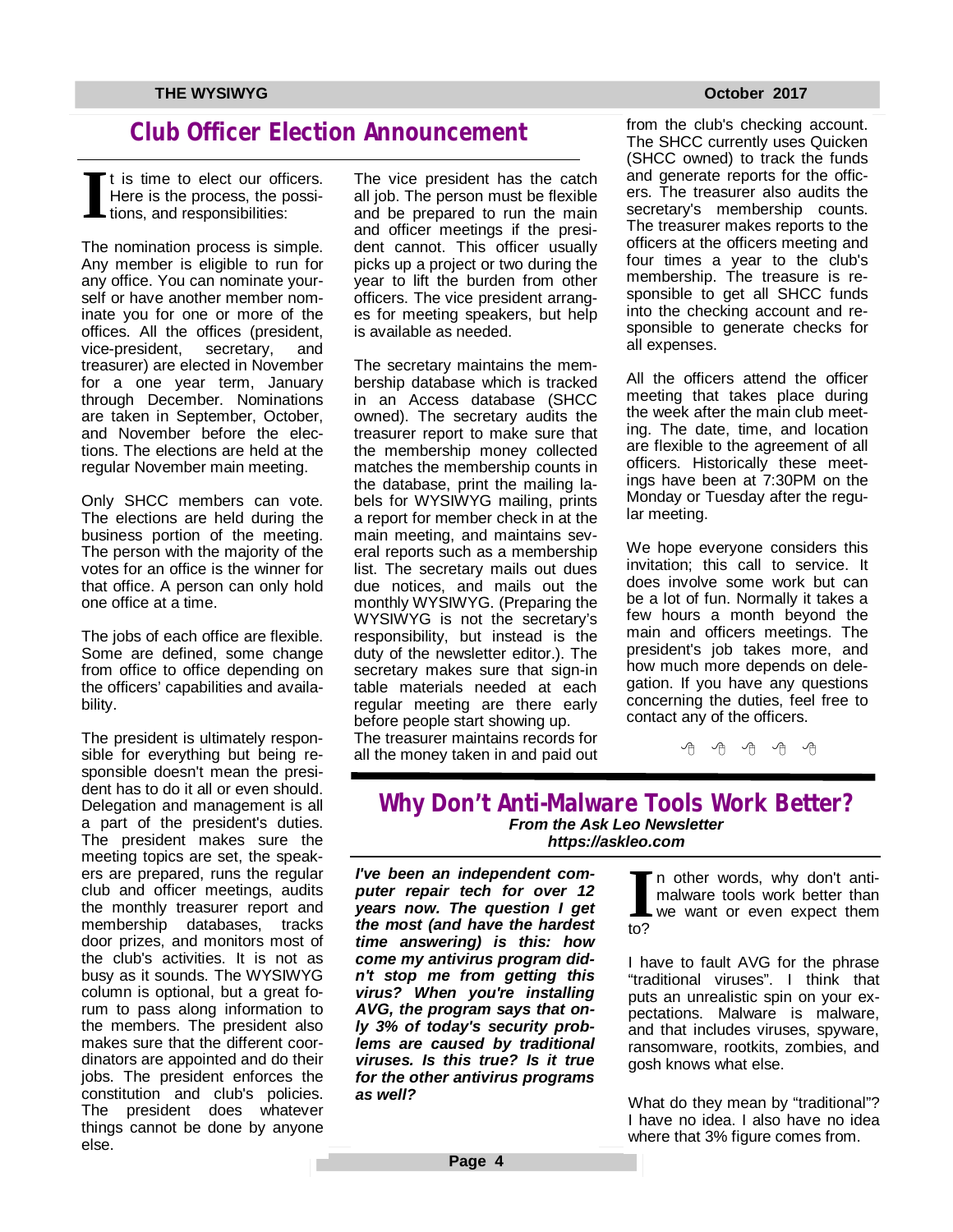

But there's a kernel of truth in AVG's statement. No matter what program you run, there's still a chance your computer will get infected.

A common goal in the past, we categorized security software by the type of malware being targeted. Anti-virus programs examined files for data patterns matching those of known viruses. Anti-spyware tools monitored your machine for known spyware behavior. Anti-rootkit programs specifically countered advanced techniques used by rootkits to hide files.

Basically, any "anti-whatever" program sliced the malware universe in a unique way, using specific techniques to look for or protect against specific types of threats.

In recent years, the lines between different types of malware has become significantly blurred. Spyware might include malware-like behaviors, viruses might employ some of the techniques of a rootkit, and so on.

Security software vendors adjusted their approach too. Most packages are just that — *security* packages — ideally addressing all aspects of malware detection, prevention, and recovery, regardless of the style of attack.

These varying classes of malware still require different techniques for detection and prevention, and each anti-malware tool is likely to be stronger in some areas and weaker in others.

#### **Different programs, different techniques.**

Even within the same category, anti-malware tools from competing vendors often use different techniques to detect malware. This is one of the biggest reasons one tool will not detect the same malware as another.

Malware is crafty. It uses a variety of techniques to avoid detection and get into your system. From making sure that no two copies of itself look alike, to encrypting key parts of its inner workings, the ways malware can hide is only limited by the malware author's skill.

That's why anti-malware tools constant play a game of catch-up. Every time new malware is found, the tools must be updated. Most often, it's a simple matter of updating the database of known malware with new information.

But this can be more involved than you think. Malware can be so good at hiding itself that a simple database update isn't enough; the fundamental technique used simply can't detect the new malware. In such a case, the tool itself needs to be updated.

#### **Different companies, different responses**

New malware of all forms is discovered daily. This means antimalware companies need the resources and dedication to continually update their database and tools. They also need the infrastructure, maturity, and means to rapidly implement, test, and deploy changes to those tools.

That's another source of disparity among security software vendors: some are better at effective, rapid deployment than others.

It may not even be a matter of competence, but prioritization. Specific malware might be considered high priority by one company, requiring an immediate update, while another company might see it as less important and thus take longer to respond.

I don't mean to imply that any of this is easy. We've seen major security vendors push out updates that have failed, or even crashed some customer's machines. It should never happen, but in the rush to get updates tested and out quickly… well, I'm surprised these problems don't happen more often. It's exceptionally difficult to get it right 100% of the time, especially when we expect anti-malware tools to not impact the performance or functionality of our machines while they do their important work. Dancing bunnies?

I've written about "The Dancing Bunnies Problem" before. In essence, it's simply this: people explicitly ignore, disable, and bypass all security measures to access something they've been led to believe is desirable. If an email you get says "download the attachment to see dancing bunnies", some percentage of users will do exactly that and more, if necessary, because they've been promised dancing bunnies, *dammit*.

Put in more relevant terms, you can have the best anti-malware and security software that could possibly exist, and it'll do you absolutely no good if you ignore its warnings or bypass its restrictions.

Your security software "allowed" you to get malware because you told it to, explicitly, against its warnings and advice.

It didn't matter what security software you were running, or how good it might be.

What's it all mean?

#### **There is no single best antimalware tool.**

Security tool "A" may catch this newly-released virus today, but tomorrow's new virus might be caught<br>more effectively by program more effectively by "B". Most vendors know this, so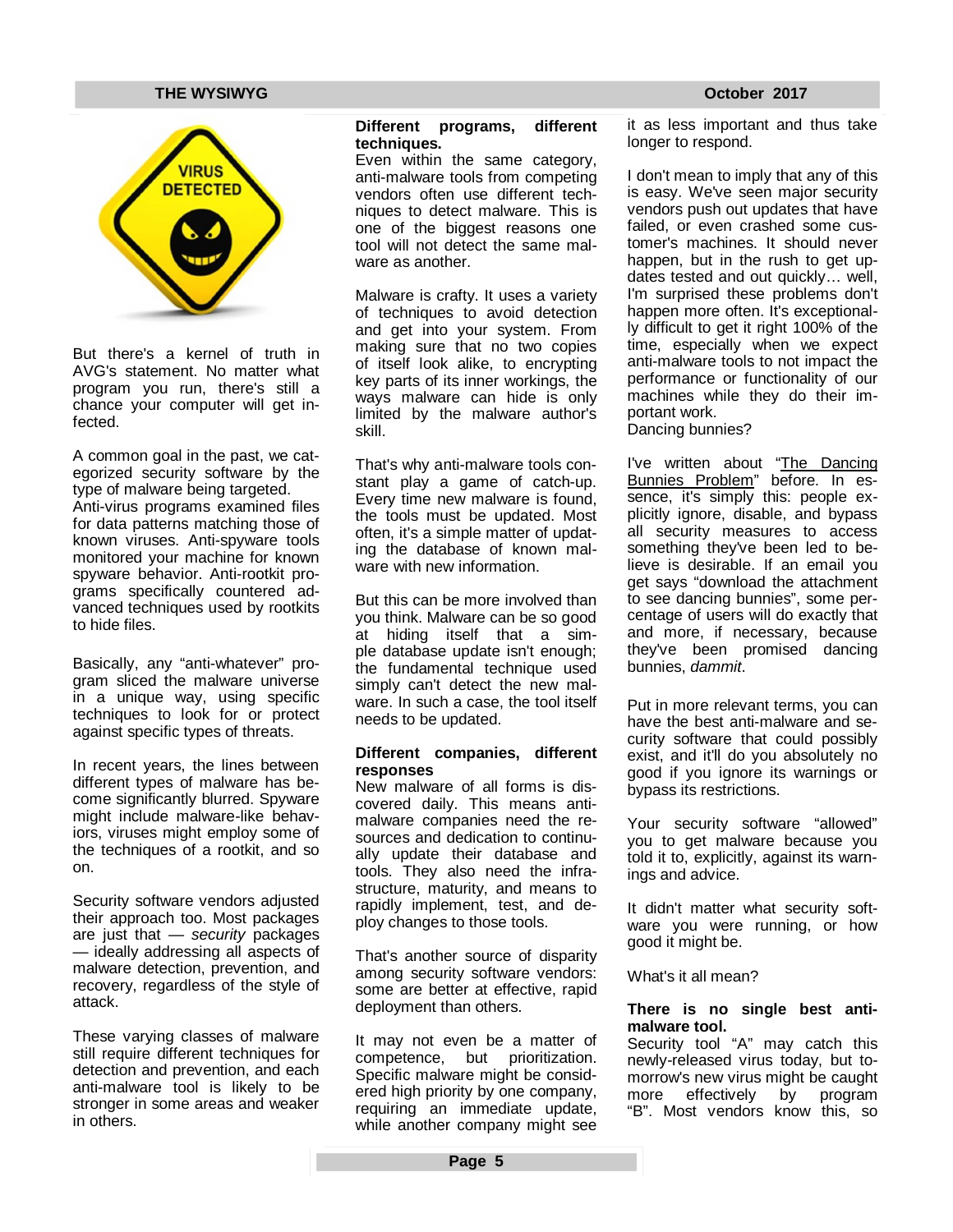they're continually working to improve the coverage of their products.

The techniques used by program "C" may work with little to no impact on my system, yet be a major resource hog on yours. The best vendors test across a wide variety of systems and configurations, but by definition, doing so is in direct conflict with getting important updates out as quickly as possible.

And of course there's still a race between malware authors releasing new versions, and anti-malware vendors struggling to make sure each new issue gets caught quickly and safely. There's always a hole in the coverage and something will slip through.

#### **The best anti-malware tool**

*You* are the most important antimalware tool your computer has. Your ability to recognize and skip malware is far superior to that of most anti-malware tools. You can recognize spam and bogus attachments. You know you shouldn't have visited that website. You know that too-good-to-be-true offer was, indeed, too good to be true. You know that the dancing bunnies were never real.

That knowledge, and what you do with it, is what keeps your machine safest.

*This article is republished, with permission, from the Ask Leo! Newsletter.* 

A A A

### **Inkjet Printers** *by Dick Maybach, Brookdale Computer Users' Group, NJ [www.bcug.com](http://www.bcug.com) [n2nd@att.net](mailto:n2nd@att.net)*

The inkjet is the most common<br>type of printer used at home.<br>(although the ink is relatively costly), he inkjet is the most common type of printer used at home. These are inexpensive and they print color, including photos, with high enough quality for most users. The other common type for home use is the laser, which is more expensive (although the perpage costs is lower because toner is less expensive than inkjet ink) and require more power. For example, some UPSes won't power them.

Typically, inkjets use four inks, cyan, yellow, magenta, and black, with separate cartridges and print heads for each. The ink is ejected, one drop at a time, by either thermal or piezo-electric means. Thermal heads heat a tiny amount of ink and the resulting steam propels a single drop, while piezo-electric ones change shape slightly to propel an ink drop mechanically. The great majority of consumer printers are thermal, but they require compromises in the ink design, since it must endure high heat. See <https://> en.wikipedia.org/wiki/Inkjet\_printing for a good introduction to the technology.

If you print only on letter paper, use Windows, and connect to a PC's USB port, almost any inkjet will give satisfactory service. Linux and Mac users and those networking their printer or printing on other media have to be more careful.

Printers are remarkably inexpensive, but my experience is that they have fairly short lives, and a printer is the PC component most likely to fail. Expensive models don't appear to last any longer than cheap ones, so unless you

have special needs, buy something cheap. My inkjets always wait to fail until I've purchased a large supply of ink cartridges, which are never usable in the replacement, even a similar model from the same manufacturer. The defense strategy is obvious; keep only a small supply of cartridges on hand. Although a set of ink cartridges will often cost more than the printer, you should buy a replacement set soon after you get a new printer, as many printers are shipped with only partially-filled cartridges.

The quality of off-brand cartridges varies, and some I've used tended to clog or fail in other ways. Refill kits seem to be disappearing, probably because printer manufacturers have devised schemes to discourage their use. You can buy refilled cartridges, but here too, the quality varies. Considering the low cost of printers and the high cost of namebrand ink, you may wish to explore here. Using other than your printer manufacturer's cartridges usually voids the warranty, so it would be wise to wait until the printer warranty has expired to experiment; after that you have little to lose. I do relatively little printing, and the frustrations of dealing with cheap cartridges are not worth the savings for me.

Be careful when buying other than letter paper, such as business cards or labels, as many are printer specific. Using laser stock in an ink -jet guarantees smearing. Download the manual before you buy a printer and check that it will do what you need, especially if you will be using other than  $8\frac{1}{2}$  by 11 letter paper. Despite what the manual says, non-standard paper sizes may not feed properly. I recently tried to print name-tags that came in 4 ¼ by 11 inch sheets. Although envelopes of about the same size



**Page 6**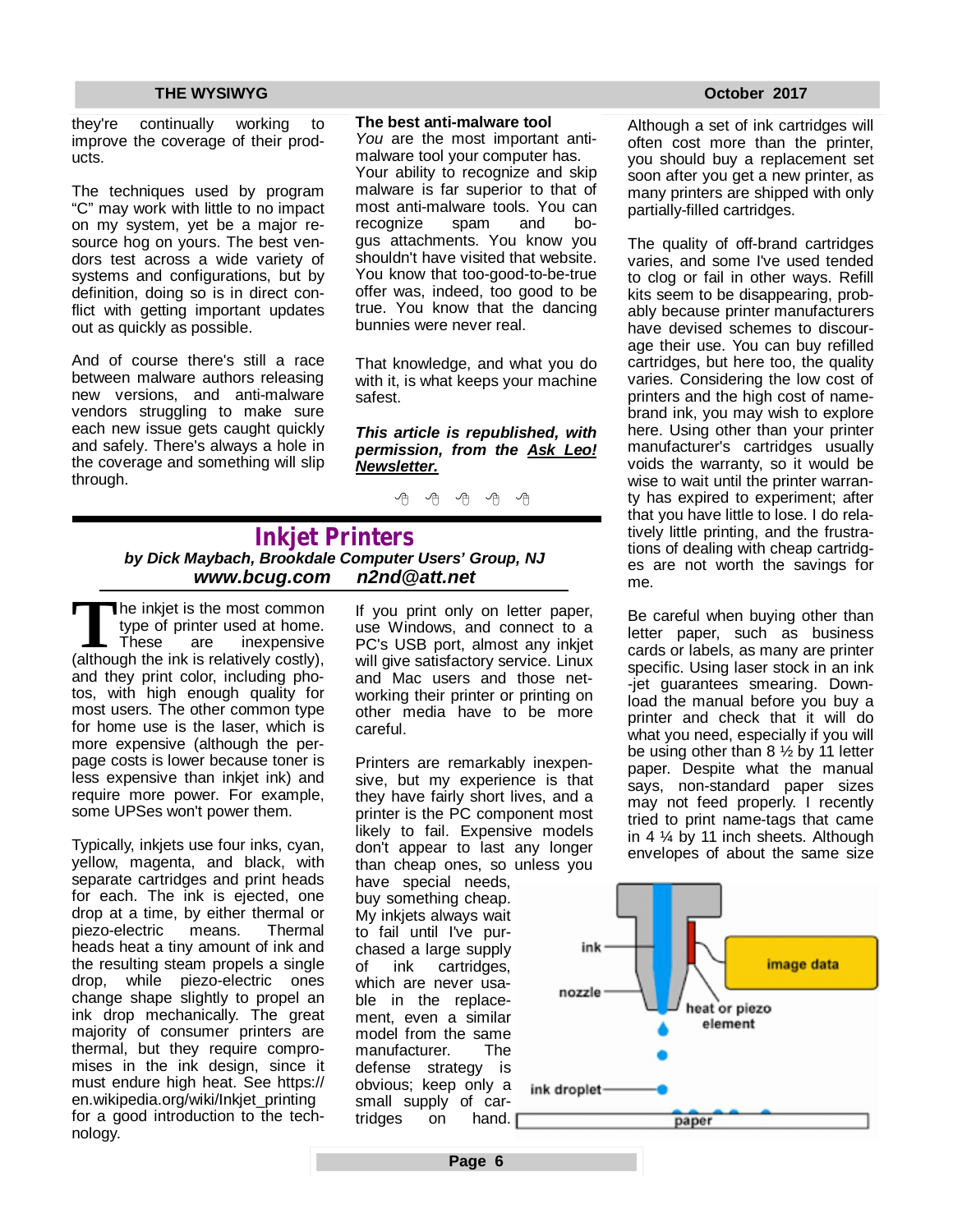printed fine, the name tags sheets would not feed. I had to fashion a custom guide, and even then, the feeding was far from reliable. My printer also would not feed card stock when I first got it, but this improved after a few days. Apparently, the feed rollers needed to be roughed up to work properly. Some printers don't like mixed paper in the tray. I've had problems mixing card stock and letter paper, even though both were the same size, but the manual warned against this. Many printers include a duplexer that implements double -sided printing. However, these often work only with standardweight letter paper.

The most common problems are clogs and paper jams. Clearing an ink clog generally requires no more than running the printer's cleaning routine. (Again, see the manual.) This can sometimes be started by the proper dance on the printer's buttons, but may require a maintenance utility that you can install from the CD supplied with the unit. Unfortunately, these may not be available for OS X and are never available for Linux. Many Mac and Linux users have Windows available on a virtual machine or can dual boot to it. If you don't, do your research before you buy.

If you do experience a paper jam, don't yank, as this will almost certainly break something, and printer repairs are seldom economical. Instead, get on the Internet and find how to clear it. Similarly, do some research if you begin to experience paper misfeeds; often, this can be cured by a proper cleaning of the feed mechanism.

Some years ago, Windows-only printers were common. These had non-standard interfaces and required proprietary drivers, which were available only for Windows. The switch to USB has eliminated most of these, except for Canon. My experience is that no new Canon printer is usable with Linux. After a while, Linux developers may manage to reverse-engineer the interface, so that many older Canons are usable, but each new model requires a repeat of the process. At the other extreme, HP has traditionally been Linux friendly. If your operating system is not Windows, you may not have support software to do such things as checking ink supplies and troubleshooting. However, printers are now beginning to include status displays and control panels to make them more OS agnostic.

All-in-one models that combine a printer with a scanner and a fax are common. Fax is quickly going the way of the dial telephone, which makes it, at least for me, a useless feature. I also prefer a separate scanner as I use this much less than the printer, and I feel it adds enough mechanical complexity to make an already failure-prone device even more so. Again, scanners are a problem area for Linux, and finding a compatible printer-scanner is more difficult than finding just a printer.

With respect to the interface, USB is almost universal, but many models also include Ethernet and/or wireless ports. The last two allow more than one computer to share a printer; however, the configuration is sometimes not trivial. In particular, encrypted wi-fi can be troublesome (and you are foolish if

you use non-encrypted wi-fi). WPS can make this easier, but be sure to disable it after you configure your printer, as it makes your network less secure. These networking ports are cheap to add and are unlikely to present a reliability problem, but unless you have some network configuring experience, you may find them unusable.

Again, read the manual, even if you print only on standard paper. For example, many printers must be shut down with their power switches. Turning off using the outlet strip into which they're plugged may lead to problems, such as ink clogs.

The promise of a paperless world has proven to be false, and few of us would be comfortable without a printer attached to our computers. However, their mechanisms are complex and subject to malfunction and failure, and they require more care than most other computer components. Spending a few minutes with the manual can extend the life of yours and will probably reveal new abilities.

*This article has been obtained from APCUG with the author's permission for publication by APCUG member groups.*

西 西 西 西

## **Recovering From Ransomware With An Online Backup**

### *From the Ask Leo Newsletter*

**O**ne of the comments I<br>
quickly received on my<br>
article "Using OneDrive for<br>
Nearly Continuous Backup" was ne of the comments I quickly received on my article "Using OneDrive for this:

*If one should fall victim to hostile file encryption, instantaneous backup to OneDrive presumably would result in those being encrypted too.*

In other words, if you're using OneDrive (or Dropbox, or other similar services) to automatically back up files online whenever they change, doesn't that mean that ransomware would cause those backups to automatically be replaced with their encrypted versions?

Yes.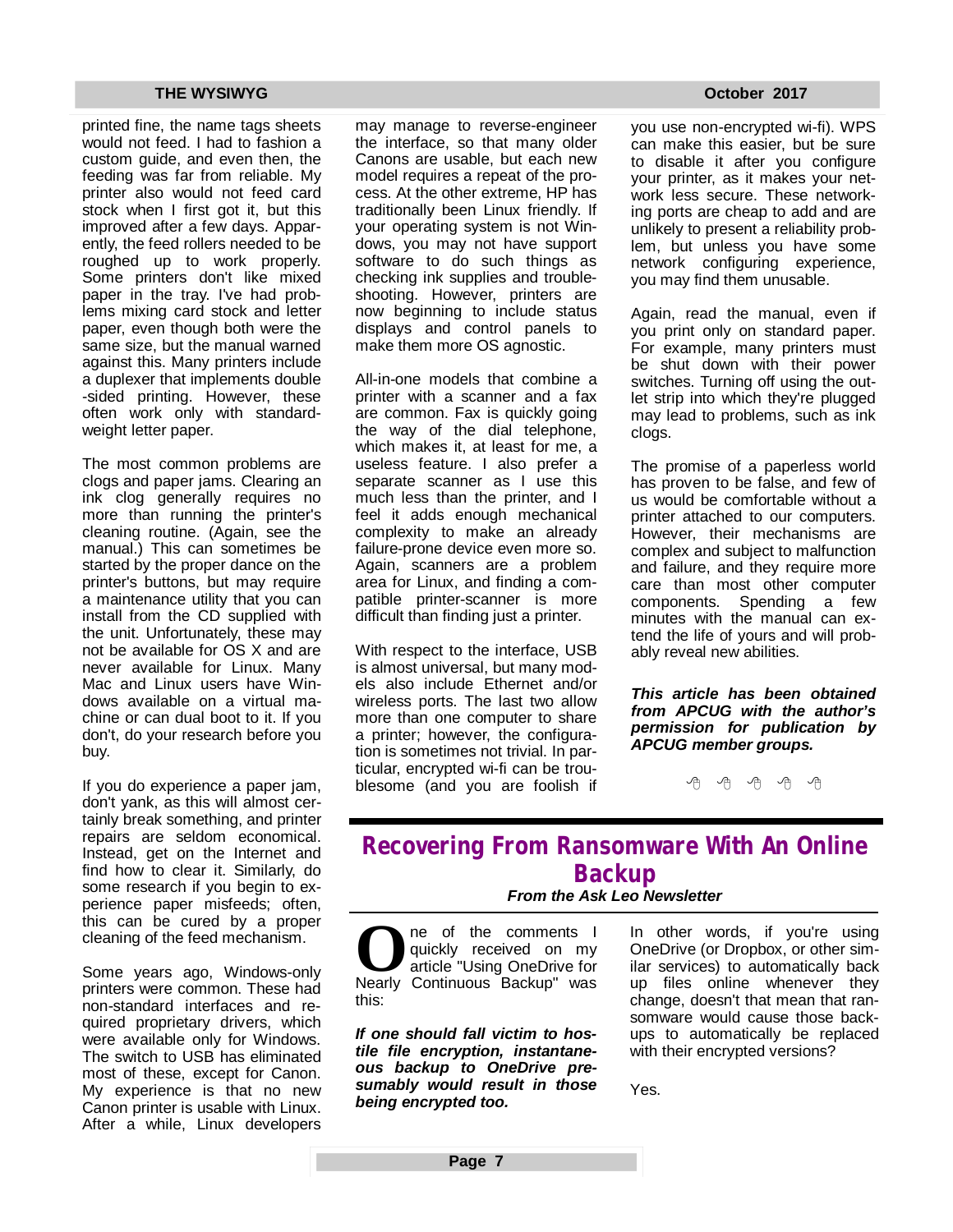But before you give in to a kneejerk reaction to avoid online backups completely, consider this: they'll give you more options, not fewer, should ransomware ever strike. In fact, they could save you in ways other backups might not.

#### **Online backup to the rescue**

Whenever a file changes on your computer in a folder being continuously backed up by OneDrive, the following happens:

 Any prior copy of the file is *moved to a Recycle Bin* on the OneDrive servers.

 The new copy of the file is uploaded in its place.

Yes, OneDrive has a Recycle Bin. This means *OneDrive can save your data from ransomware*. It would work like this:

You use OneDrive to keep a moreor-less continuous backup of your data online.

 Your machine becomes infected with ransomware of some form, and all your data files are encrypted (and therefore lost to you).

 OneDrive dutifully notices that the files have changed, and backs up the now-encrypted files.



You visit OneDrive online, and recover all your *unencrypted* files from its Recycle Bin.

 You vow to never again do whatever it was

that allowed the malware infection to happen in the first place.

Life goes on.

OneDrive just saved your bacon. What's more, everything I've described above all happens without any other form of backup in place. But of course, you also have other forms of backup — right?

#### **Belt and suspenders and suspenders**

The person who originally left the comment continued:

A simple, but probably inefficient, means I use is to weekly make a copy within OneDrive of backed up files.

This is (almost) *exactly* what I do myself. Every night I make a copy, elsewhere on my machine, of everything in my OneDrive folder, in the form of a compressed archive (like a ".zip" file). Should I ever succumb to ransomware, I can recover my files from that additional backup. I would not make the copy "within OneDrive", however, since ransomware could impact that backup copy as well.

Of course, on top of that, I have my nightly backups running to an external hard drive: monthly full backups with daily incrementals, meaning I can always recover the files "as of" a few days ago. (And

in case I happen to run across ransomware that also tries to encrypt backups … some of those backups are copied elsewhere, effectively "offline" and not directly accessible to my machine.)

It would take a lot for even the nastiest ransomware to cause me to lose any significant number of files.

#### **You don't need to go overboard**

You don't need to be as backupcrazy as I am. You can protect yourself with just a few simple steps.

Use OneDrive for nearly continuous backup of your day-to-day working files.

Enable File History. File History, though sometimes disabled by more aggressive ransomware, will also let you restore a file to the condition it was in prior to encryption, and can protect files outside of those you keep within OneDrive.

Take periodic full, and more frequent incremental, image backups of your entire system to protect from almost any type of failure.

Every so often, take one of those full backup images and copy it to offline storage.

And, honestly, that last one is just to make people panicking about

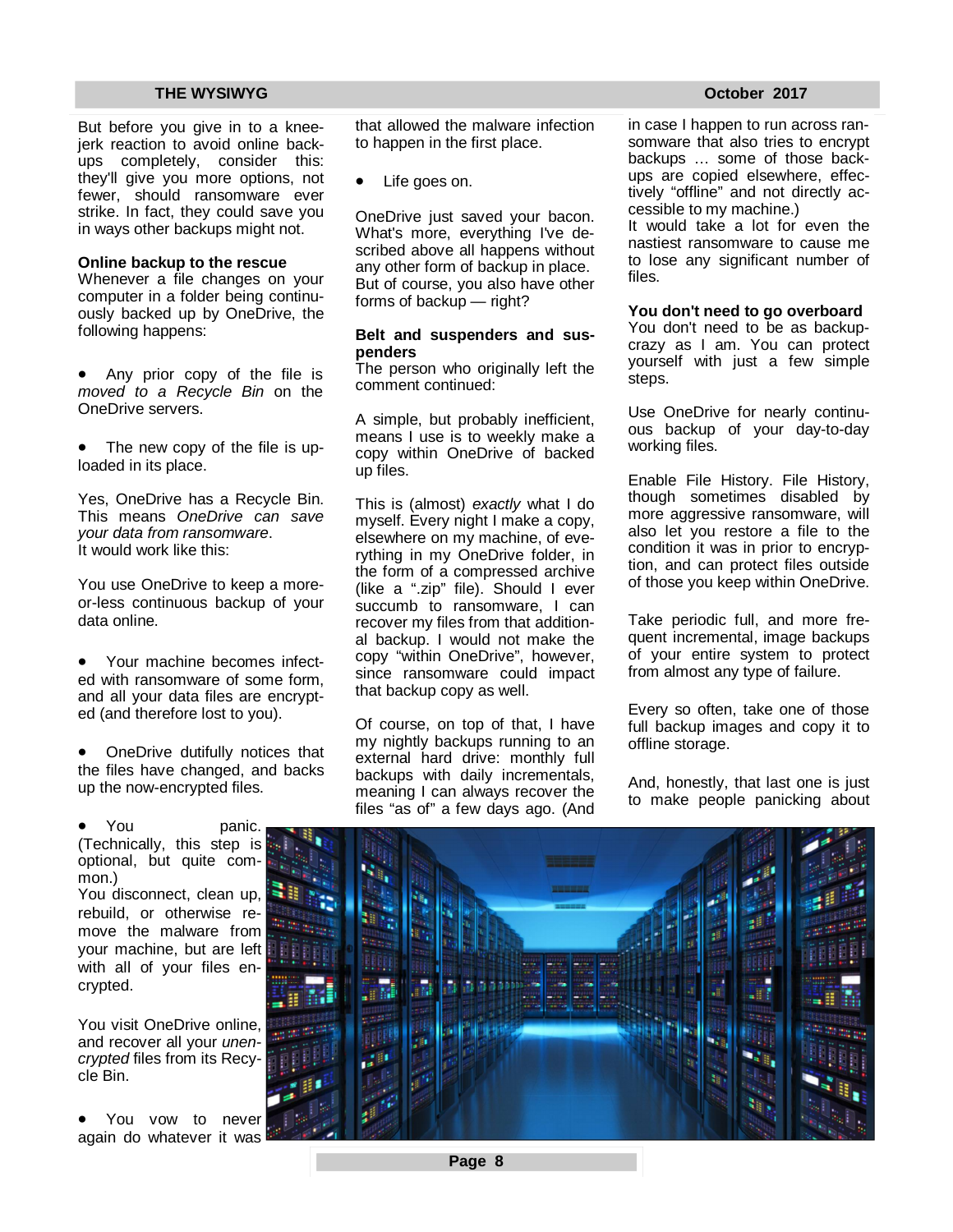ransomware encrypting their backups happy. That doesn't happen so often that I consider it truly critical, particularly with what we've just discussed about OneDrive's Recycle Bin.

#### **Don't let the worst case scare you away from reasonable choices**

What concerns me most are folks who say they won't use online backups because their files *might* be encrypted by ransomware and the online backup would be useless.

Ransomware is only one type of threat. More importantly, it's not even the most likely threat.

For example, a hard disk failure can be *much* more destructive than ransomware, and is probably much more likely to happen. Even more bluntly: you're more likely to accidentally overwrite or delete a file than you are to personally encounter ransomware.

Even if the Recycle Bin didn't exist, continuous online backups save your files from many threats that *don't* involve invalidating the backup.

The same is true for nightly backups to an always-connected external hard drive. Yes, there's a chance that ransomware could encrypt your backups. There's a higher probability that you'll be glad you had those backups current for a variety of other failures. Making backups easy, timely, and automatic is more important than fearing one specific — albeit destructive — form of malware.

*This article is republished, with permission, from the Ask Leo! Newsletter.* 

有 有 有 有

**Multiple Virtual Desktops — Task View** *by Phil Sorrentino, The Computer Club, Florida <http://scccomputerclub.org>/ Philsorr.wordpress.com* 

**O**ne desktop is all most of us<br>
need, most of the time, but<br>
Windows 10 has included a<br>
new feature that allows you to crene desktop is all most of us need, most of the time, but Windows 10 has included a ate multiple "virtual" desktops. Virtual desktops aren't new. In fact, Xerox PARC (the creator of Ethernet, Laser printers, and the Graphical User Interface using a mouse) created one of the earliest virtual desktop experiences called Rooms, back in the 1980s and subsequently made a version available for Windows 3.x. Desktops are Virtual in that your one monitor provides the display for multiple desktops, which are created by the Operating System, in RAM.

The number of desktops that can be created is only limited by the amount of RAM in your system. More than one desktop can be helpful in organizing multiple activities. You can dedicate a desktop to a specific activity. You might have one

desktop for messaging that could include your email apps like Yahoo mail, along with your texting apps like Messenger, and even Skype for video conferencing. Another desktop might be dedicated to social networking Apps like Facebook and Twitter. One desktop might collect your browsers like Chrome, Edge, Firefox, and Internet Explorer to be used for exploring the internet and taking advantage of on-line shopping websites like Overstock, Monoprice, and Amazon. Another desktop might be used for working on your picture collection using Photo Gallery and/or Photoshop Essentials. Another desktop might be dedicated to writing letters or articles with Word. (Right now, I'm using Word on Desktop 4 for writing this article. Desktops 2 and 3 are set up for picture editing and spreadsheet creation.)

You might even dedicate one desktop to be used for a guest. I know you can create a guest account, but if you don't need it often enough to go through the trouble of creating a guest account, a "guest desktop" might just satisfy that temporary need. Desktops are easily removed, so you might want to set up a few to help organize some short-term activities and then remove them once you no longer need that particular type of organization. The more you think about it, the more you might find reasons to use Task View.

Task View is accessed by clicking the "Task View" icon. That's the icon on the Taskbar that looks like a square with square ears as shown below. If the Task View icon is not on your Taskbar, right click on an empty space on your Task Bar and select the Icon.



Click "Task View" and you will see a blank screen with only one control in the lower right side of the screen. (If you had any open windows when



you clicked Task View, they would be shown as thumbnails towards the top of the screen.) Click Task View again or press escape to get back to the original desktop.

After clicking Task View, new desktops can be created using the "New Desktop +" button at the far right of the screen, just above the taskbar. Click the +, and a new desktop will be created as desktop 2 and it will be shown, towards the bottom of the screen as a desktop 2 thumbnail, along with a thumbnail representing the original desktop, desktop1.

Now you have two desktops with identical capabilities. (The only difference might be the open Apps on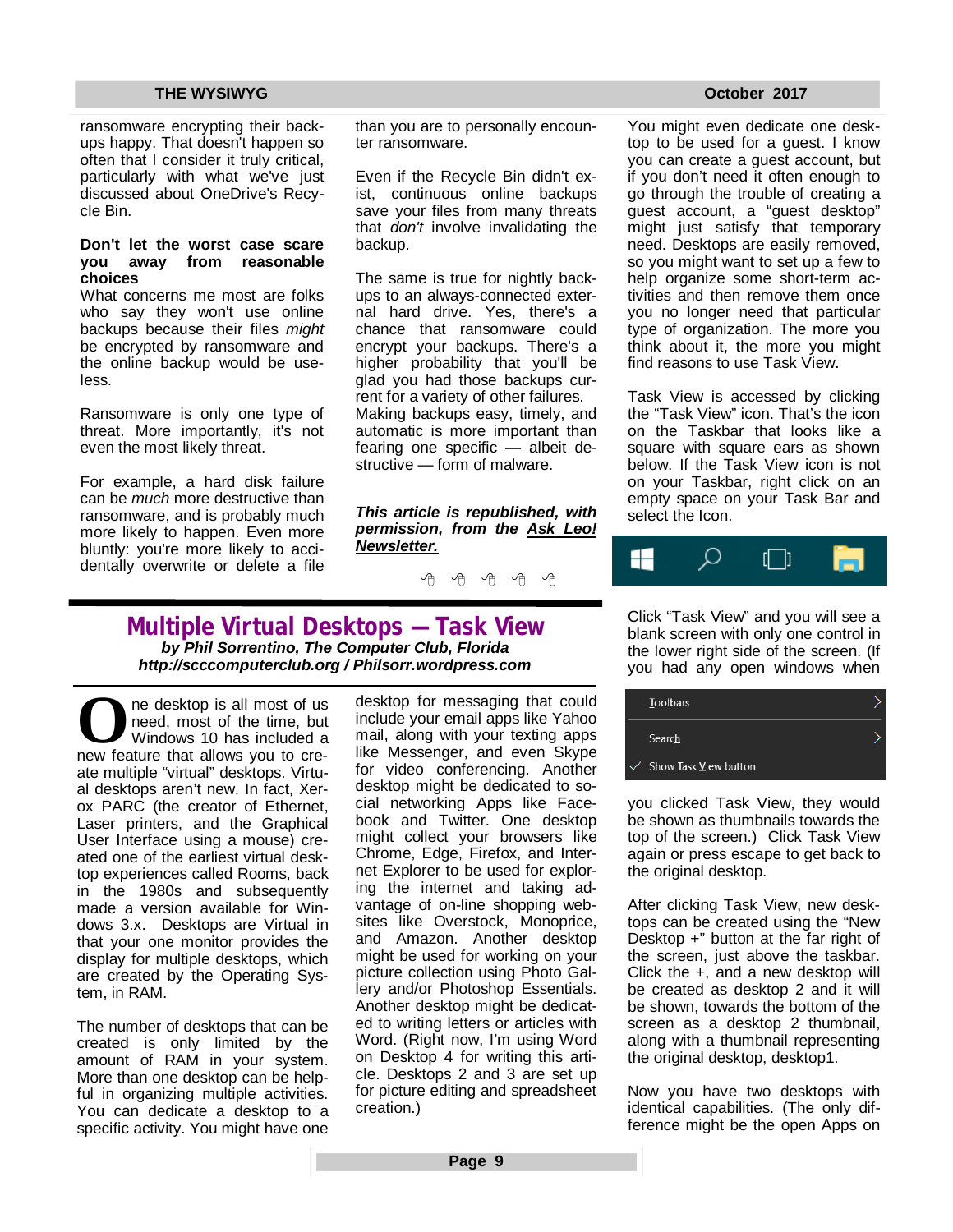desktop1 if you had any open Apps when you clicked Task View.) Subsequent clicks of the + will create desktops 3, 4 and so on. Each new desktop will have all the capability of your original desktop. Unfortunately, until you open something on a new desktop, they will all look alike. They will have the same background, and icons (shortcuts). There is no desktop number on the actual desktop. It might have been nice if each one had a different, maybe a selectable background, so they would be noticeably different.

You can create as many desktops as you need, probably no more than a handful, but that depends on how you want to organize your work. New desktops can easily be deleted by clicking the "X" above the appropriate desktop when you hover over that desktop. If there were any open Apps on the desktop that is being closed, those Apps would be moved to another desktop. So don't worry, you can't delete any Apps that are open. In addition, you can't delete the original desktop. Once you close desktop 2, the desktop 1 thumbnail is removed and you are back to only one desktop; just the way you started.

Once the desktops are created, you can use them independently and open the Apps needed on the particular desktop, or you can move an open App to a desktop where it is needed. Click Task View and the desktops are shown as thumbnails at the bottom of the screen, and the open Apps, for the desktop chosen, are shown as thumbnails in the middle of the screen. In order to move an open App, just drag the open App to the desktop where it will be used. You can go back and forth between desktops just by clicking the Task View icon and choosing the desktop of interest.

There are also keyboard shortcuts using the Windows key, Hold down the Windows key and the Ctrl key and then tap the left or right arrows to move to the next or previous desktop.

Even if you don't think you have multiple activities to organize, give it a try to see how it works. Once you see what it is and how it works you might, sometime in the future, come upon a use for the multiple desktop operation of Task View.

*This article has been obtained from APCUG with the author's permission for publication by APCUG member groups.*

9 9 9 9

### **Where To Get Tech Today** by Greg Skalka, Under the Computer Hood UG, CA www.uchug.org / [president@uchug.org](mailto:president@uchug.org)

If the seems we have more and more technology available in the products we buy. Almost everything is getting networked t seems we have more and more technology available in the products we buy. Almost these days, and the categories of products where electronics now play a major part continue to increase. This has expanded the number of places to get tech far beyond the traditional sources of a decade ago. A lot of stores that used to be the traditional sources for computers and technology have gone away, while a lot more shopping for the devices we need is done online.

It seems you can't swing an HDMI cable in practically any room in the typical house these days (including the garage and often the back yard) without hitting something containing electronics. Never mind the TVs, computers, game systems, tablets and phones - electronics and connectivity have worked their way into almost every device and appliance you see. Practically every kitchen appliance has the strong possibility of being connected to the Internet, or controlled by a

timer or digitally enhanced. Refrigerators, microwaves, stoves and dishwashers are now loaded with tech. Even the lowly meat thermometer has gone digital.

Digital thermostats keep the house temperature comfortable while saving energy. Wi-Fi reaches into every corner of the house and even out onto the patio, through repeaters and extenders. Voice-operated assistants like Amazon's Echo and Google's Home Assistant provide information and control anywhere your voice can be heard. Lights, camera, action - home control and alarm systems control lights and appliances, allow remote monitoring and signal when security has been breached. Even the laundry room gets into the act with efficient washers and dryers with sophisticated features. With so much electronics in a modern automobile, you might have as many processors in your garage as in the rest of the house.

With all this technology spread throughout the items in your home, practically every store has had to become a technology store. Home improvement stores like Home Depot and Lowe's are now much more than lumber yards; since they sell so many smart appliances and smart home devices, their employees have to know more than just nails and screws. The trick is getting good tech advice from all those diverse stores that now sell smart stuff. You can expect the Sprint, Verizon and ATT stores to have tech-savvy employees, but what about Walmart, Target, Costco, Ace Hardware and O'Reilly Auto Parts?

### **Ghosts of Tech Stores Past**

A few decades ago, there were specific places to go to get high tech items, places like RadioShack, CompUSA and Fry's Electronics. There used to be lots of small independent computer stores in San Diego, mostly in the Kearny Mesa area. Maybe it was the decline of the computer, the rise of tech in everything or competition from the Internet, but many of those tech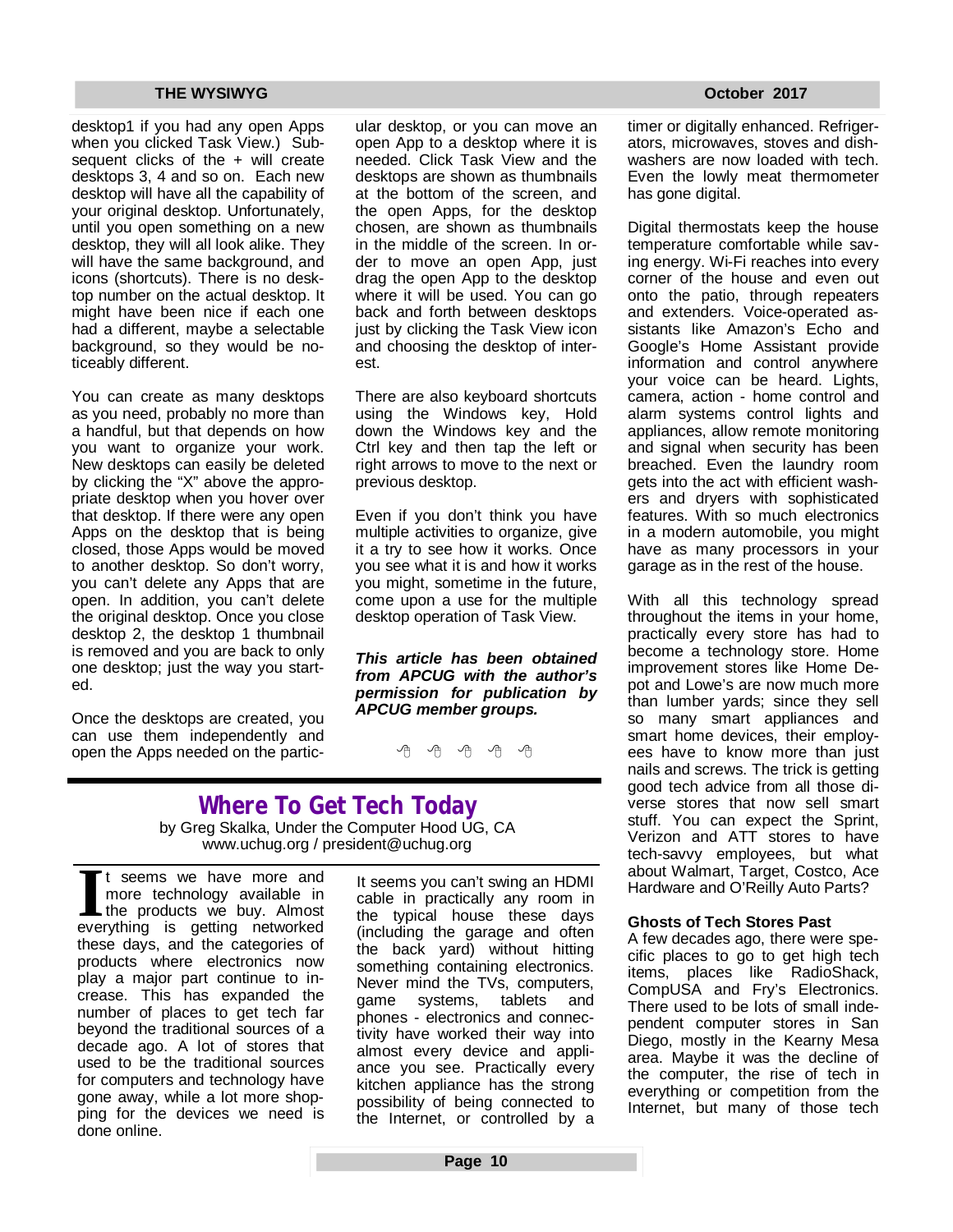stores are long gone, and the ones remaining are struggling.

Many RadioShack stores have closed, and most of the remaining stores are branded as "Sprint" stores. Remember CompUSA, Circuit City and Incredible Universe? All of those chains couldn't make it and closed down. Best Buy and Fry's Electronics have managed to survive, but are having to work hard to compete with online retailers and all the big box stores selling electronics. Apple and Microsoft have established their own stores, but only in very limited markets.

The real battle in tech retailing is probably in online sales versus brick and mortar stores. Amazon not only sells technology, but with their Kindle e-readers and tablets, Echo / Dot / Tap assistants and their warehouse automation to speed up order fulfillment (and maybe even delivery drones), they are also developing technology. The irony is that while brick and mortar stores are working hard to push their own online sales, Amazon is starting to open physical stores.

So, where will your next tech purchase come from? Will it be from Amazon, Fry's, the Apple Store, the Toyota dealer or REI?

*This article has been obtained from APCUG with the author's permission for publication by APCUG member groups.*

有 伯 伯 伯

**Copying Photos From Your iPhone To Your PC** *by Jim Cerny, Forum Leader, Sarasota Technology User's Group, FL [www.thestug.org](http://www.thestug.org) [jimcerny123@gmail.com](mailto:jimcerny123@gmail.com)*

U sing your iPhone to take photos is easy, convenient, and fun. I always have my iPhone with me everywhere I go and sing your iPhone to take photos is easy, convenient, and fun. I always have my it has become my only camera for taking pictures. After taking a few hundred photos, however, what do I do with them? For me, I simply COPY them to my Windows PC and then delete them from my iPhone so that I free up that memory. Perhaps this can be helpful to you if you use your iPhone as your camera.

Actually, connecting your iPhone to your computer is not much different than connecting a portable drive. Once successfully connected to your Windows computer, you just need to access the iPhone's memory that contains your photos. Fortunately, this is not difficult, here are the steps to follow:

1. Turn on your computer and go to the desktop screen. It is usually best not to have any windows open or programs running.

2. It is usually a great idea to DE-LETE photos you do not want from your iPhone before you copy them to your PC. Why copy photos you do not want to keep?

3. Connect your iPhone to your computer using the cable from the phone to a USB port on your computer.

4. You may hear a "tone" (or several tones) as your phone turns itself on and establishes the connection. If your phone does not come on, turn it on. These "tones" are indicating that your iPhone has been detected by Windows and your iPhone may be "syncing" to your computer. For example, if you have iTunes for Windows installed on your computer, your iPhone will update and "sync" with that program. Just wait until this is completed and the tones stop.

5. You should see a text box on your phone that says: "Allow this device to access photos and videos?" Please select "ALLOW", otherwise it will not work.

6. If it is not yet open, OPEN Windows File Explorer (which is called Windows Explorer in older versions of Windows).

7. In the File Explorer window, on the left side, look for a NEW FOLD-ER listed called "Apple iPhone". Think of this folder as you would as if it was a portable drive you connected to your computer.

8. Click on the small arrowhead to the left of "Apple iPhone" to open the FOLDER that is in it. You should now see the folder "Internal Storage" listed.

9. In the "Internal Storage" folder is a folder called "DCIM" (Digital Camera Images). It seems that ALL image capable devices have a DCIM folder to hold photos. Open that folder and you will see a folder called "100APPLE".

10. Open the "100APPLE" folder to see your photos! Your iPhone has many memory areas and this is the folder (in the DCIM folder) that has your photos,

11. You can now copy or "drag" any photos you wish from there to any folder on your "C" drive or anyplace else. You can also DELETE photos from this folder and thus they will be deleted from your iPhone. This works no differently than if you were working with any files on any device using File Explorer.

12. When you are finished, simply unplug your phone from your PC. [NOTE that in most cases when you have connected another memory device to your computer, you should open the "Safely remove hardware and eject media" icon on the lower right corner of your desktop screen (near the clock and date) and then click on the device displayed to disconnect it. With my iPhone on Windows 10 this icon does not show the iPhone connected, so you can just unplug it.]

Check your iPhone to make sure it has the photos you want on it or deleted.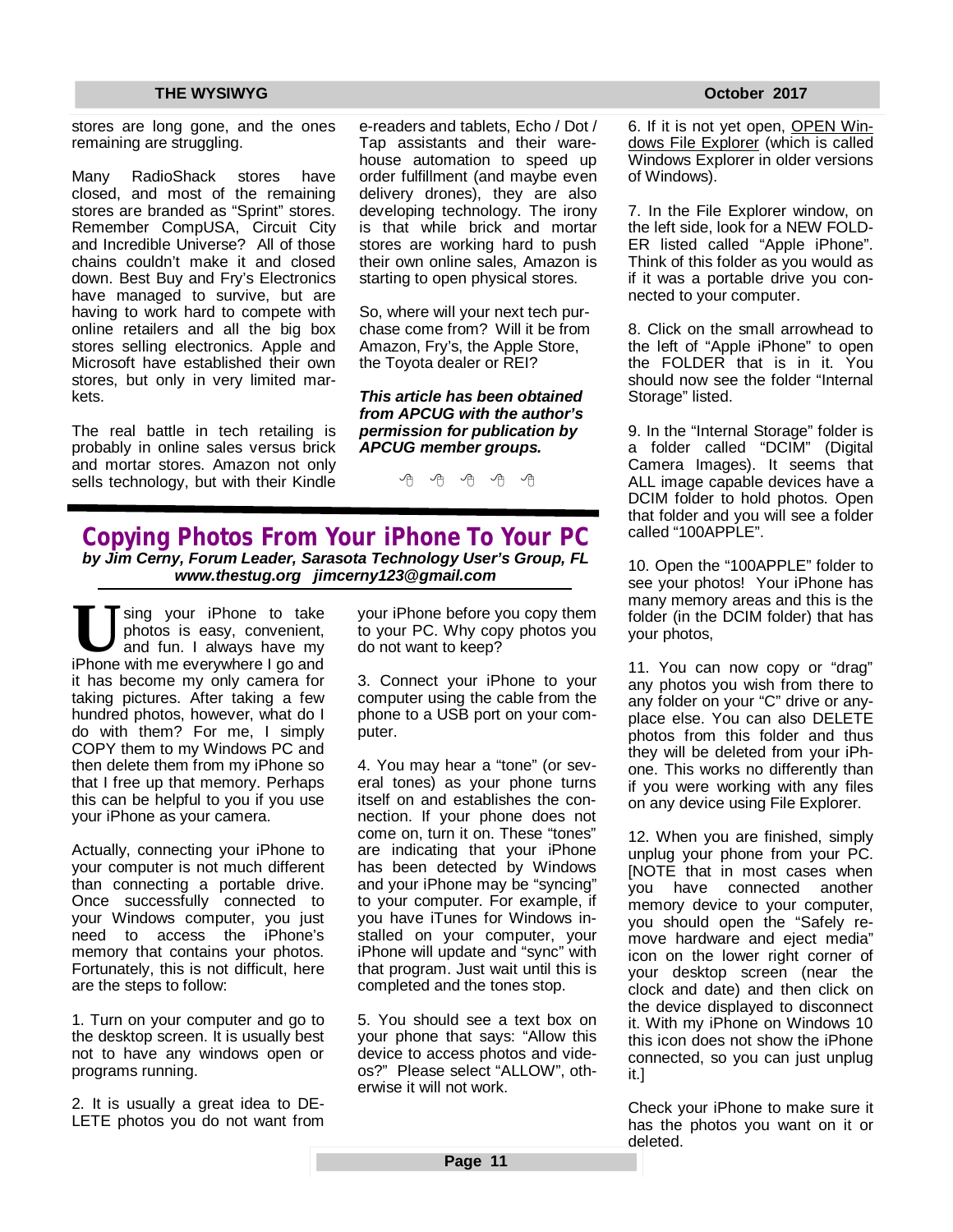Once you have done this once or twice it will be easy for you to control where your photos are stored and free up your iPhone for more photos!

Now you can go take as many pictures with your iPhone as you want and you will not have to worry about using up all your iPhone

memory. If you take videos, remember they take up much more memory than photos. Now get your iPhone and ask a friend to SMILE!

*This article has been obtained from APCUG with the author's permission for publication by APCUG member groups.*

伯 伯 伯 伯

## **A Computer Club Meeting Review - Note-Keeping Software**

*by Lisa Leifels, a DACS member, from a presentation by Sean Henderson, another DACS member*

**Herman** as the time finally come to join the digital revolution and begin using one of the many note-taking apps that are as the time finally come to join the digital revolution and begin using one of the available? Pocket calendars, spiral notebooks and sticky notes have had their day, but living in a paperless world does sound appealing. After all, the back of a napkin isn't really the best place to be scribbling down that million-dollar idea of yours. Who better to explore this type of software than Sean Henderson, a busy father of four? Sean was a past presenter, and at the DACS general meeting he showed how he uses Evernote, OneNote and a few other services to stay organized.

Sean started with Evernote, which has been around since 2008 and will give you the ability to store formatted text, webpages, photographs, voice memos, and even handwritten notes. Evernote is an exceptional tool for keeping longterm information and it can also work as a possible camera replacement. The software provides a lot of precision and flexibility for clipping the data you need from web pages and saving them directly as notes. Sean uses Evernote to move photos and other content from his phone to his computer. He explained that one of the strengths of Evernote is that it works consistently and has excellent grouping and tagging capabilities. The tags give you the ability to traverse sideways instead of just up and down, as one does with file folders. Evernote is also one of the more robust note-taking products available so with that comes a steeper learning curve. Sean recommended watching one of the many tutorials available, at <https://help.evernote.com,>as a way to become familiar with it.

Our speaker felt that Evernote wasn't the best tool to use when working with grids and tables. He also told us that one of the disadvantages to Evernote is that the pricing and features change over time. The basic version of Evernote is free, gives you the ability to store 60 MB of new uploads each month, and allows you to sync your data across two devices. Evernote Plus is \$34.99 a year, lets you upload 1 GB of new data each month, and allows you to sync your data across all of your devices. Evernote Premium is \$69.99 a year but provides you with the ability to upload 10 GB of new data each month and will also sync across all your devices.

Microsoft's digital notebook solution is OneNote, which was introduced as a part of the Microsoft Office 2003 suite. It works best on a Windows computer or device, but there are apps available for the Mac, iOS and Android devices. OneNote does offer

more features in the Windows app along with integration with the other Microsoft Office products. Sean told us that there is an online version of OneNote with extensions available for all the popular browsers. You can start off by creating a note on your laptop and later updating that same note on your phone. You can type, write, and even draw your ideas with the feel of pen to paper. OneNote also makes it easy to collaborate on a project in real time with other people.

Sean pointed out that if you have Send To One Note running in your Task Bar, you can use this option to quickly save your notes in one step. You used to need to buy the Microsoft Office suite to get the full version, but now it's available completely free, provided you store your notebooks in the OneDrive cloud, which means you must have an internet connection. The paid-for version of OneNote gives you the ability to work offline.

If you need a simpler, more streamlined way to track some shorterterm information, then Google Keep might be the answer. Sean told us that he and his wife share their grocery lists in Google Keep. He did a quick demo for us by creating a short grocery list and then giving access to the list to someone in the audience, who updated the list and we saw the live changes show up on Sean's grocery list. You can also use Google Keep to snap a quick photo and save it as a note. It shouldn't surprise anyone that Google Keep's search capability is consistent and high quality, working well in both its desktop and mobile apps.

Sean told us about some other ideas for organizing information, such as using your computer's operating system, since this is suited for the task by design. You can also use your email program, which might make sense if it is the home of the bulk of the data you care about. Sean suggested using wikis as another way to quickly create and link pages since they are collaborative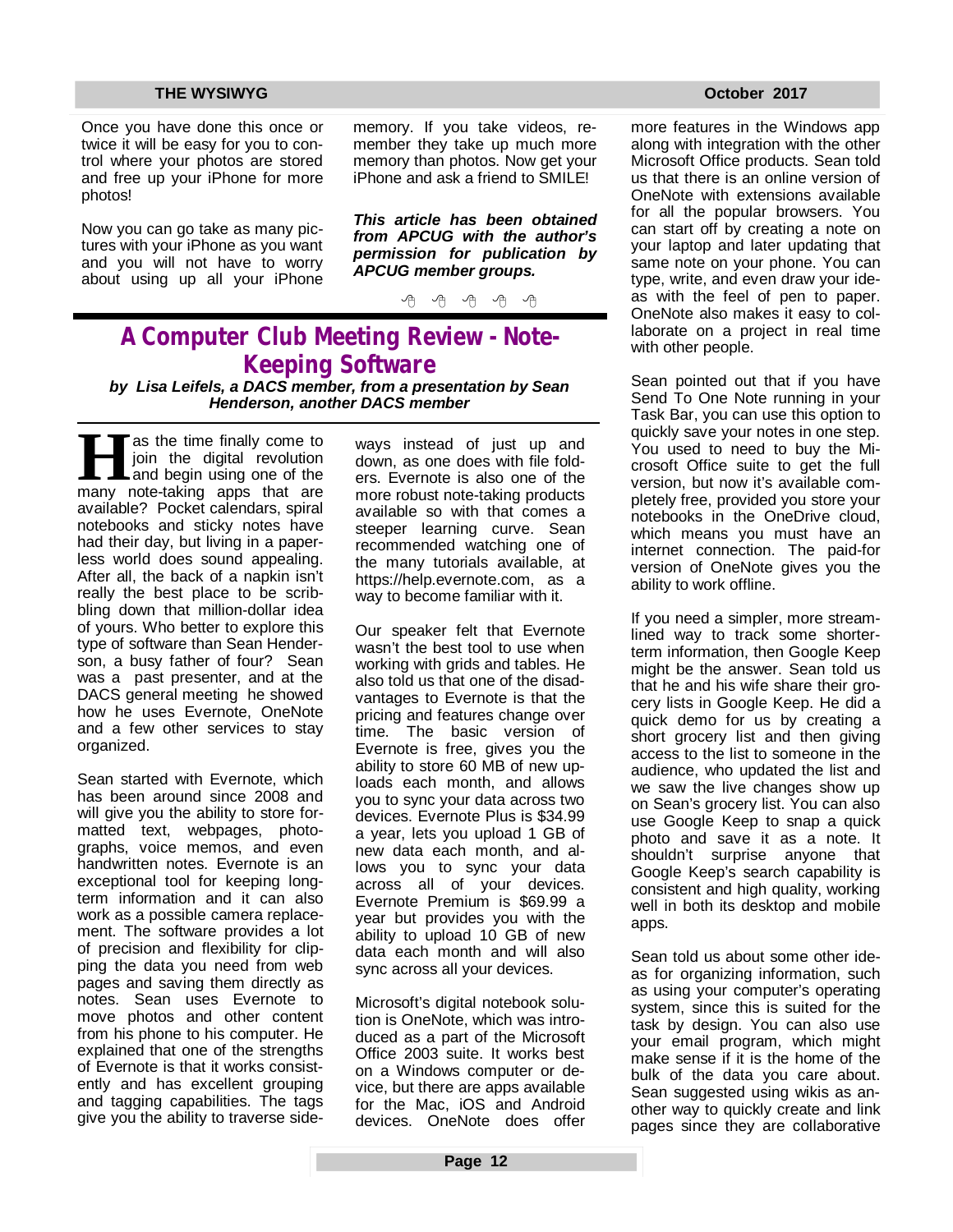by nature, which makes them great for working with other people.

If you aren't using any of these apps already, it just might be time to put that old Moleskine notebook away and jump on the digital note taking bandwagon once and for all. Won't it feel good to be able to finally throw away all those business cards, receipts, and other scraps of paper cluttering up your house? Thanks to Sean for introducing us

to so many different tools to help us tackle our next project, plan an exciting trip, and maybe even begin to write that book we've been thinking about.

*This article has been obtained from APCUG with the author's permission for publication by APCUG member groups.*

e e e e e

### **Jack Ryan Takes On Computer Hacking by John Weigle, Editor, Channel Islands PCUG [www.cipcug.org](http://www.cipcug.org) [jweigle@vcnet.com](mailto:jweigle@vcnet.com)**

We often hear "ripped from<br>
today's headlines" in sto-<br>
ries (or book jackets)<br>
about new novels, and, even though today's headlines" in stories (or book jackets) the wording hasn't been used for "True Faith and Allegiance," it could certainly apply to the latest Jack Ryan novel. The author is Mark Greaney, who was chosen to continue Tom Clancy's books after Clancy's death.

For those who aren't familiar with the series, Jack Ryan is a former CIA analyst, among other jobs, who became president of the United States. His son, Jack Ryan Jr., is an employee of Hendley Associates, which serves as a cover for The Campus, an undercover agency that performs tasks the government wants done, but not by a government agency.

"True Faith and Allegiance" is the story of thousands of hacked Office of Personnel Management applications for security clearances.

The form, SF-86, is a real one and, as one would expect, it contains all kinds of personal information — Social Security numbers, other government ID numbers, names and addresses of relatives and references, information about all civilian and government jobs the applicant has had and more.

All that personal information gives

the novel's talented hacker a giant information base to get current information about the subjects by using social media and gives him a way to direct killers to exact locations subjects will be at certain times.

The hacker learned that friends, neighbors, family members and sometimes the subjects themselves post news on Facebook and similar sites when people move, get new jobs, visit a restaurant, hotel, entertainment event or conference and go on vacations. With all that information, he can direct terrorists to the subjects they want to kill.

Granted, most of us are not in high -level military, government or corporate positions, but we can still be putting ourselves in danger by freely posting personal information on the web. For example, have you posted any of the following information on sites that many people can access:

- Your birthdate and place of birth?
- Your Social Security number?
- Vacation plans, including where you'll be and



how long you'll be away?

- Information about valuable items you own?
- Mother's maiden name?
- A check-in at a restaurant, amusement park or other sites?
- Pictures of children or grandchildren and information about the schools they attend?

If so, have you considered how the information could be used for identity theft, kidnapping, burglary and home invasions? We don't have to be so paranoid that we never post anything, but we should be careful about what personal information we post and where we post it.

Tom Clancy True Faith and Allegiance (A Jack Ryan Novel) is available at Amazon: \$18.99 (hardcover); \$17.08 (paperback)

*This article has been obtained from APCUG with the author's permission for publication by APCUG member groups.*



## **SHCC Emergency Cancellation**

**S S i** terling Heights Computer Club<br>
meets at Macomb Community<br>
College (MCC). We will meet<br>
if MCC is open and will not if MCC **T** terling Heights Computer Club meets at Macomb Community College (MCC). We will meet is closed. MCC closure is announced with other school closings on many local TV and radio stations and on their web site. All members of SHCC have an email address. One of the SHCC officers will send an email to the addresses SHCC has on file alerting members to the event cancellation. If your email is broken, call an officer; don't leave a message, call another officer if you don't talk to someone live. It is your responsibility to keep the email address you have listed with SHCC current.